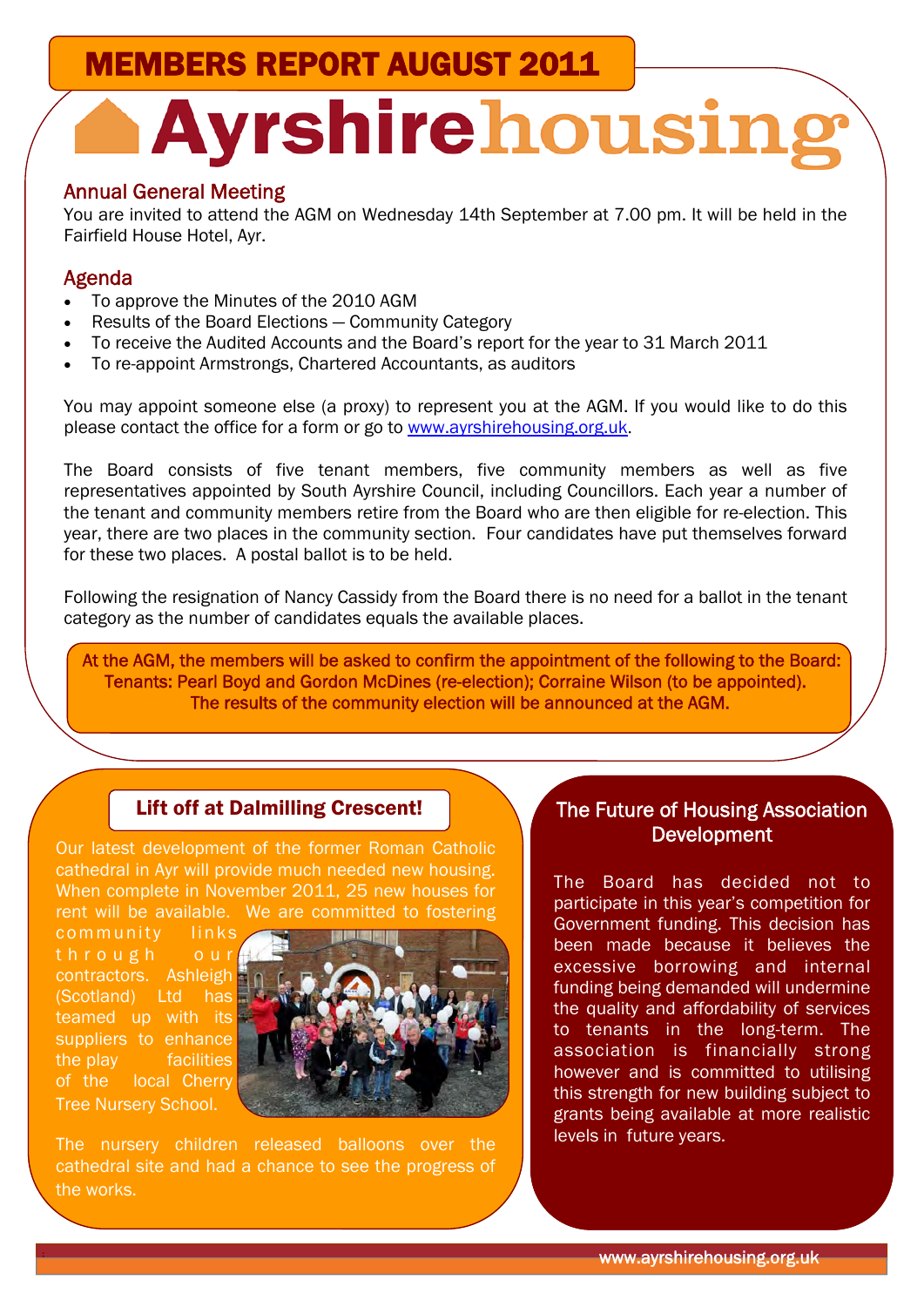A copy of the 2010-11 Annual Accounts is available at www.ayrshirehousing.org.uk. Alternatively, a paper copy can be obtained by phoning Sharon Ritchie on 01292 880120. Ayrshire Housing's financial position is a strong one. The annual turnover is almost £5M and reserves stand at £16M. Through our continued development programme over £5M has been added to the asset base.

We regularly monitor our performance and can report the following financial performance indicators:

| <b>AYRSHIRE HOUSING</b>                                             |                           |                    |                    |                    |                                  |                                                  |  |
|---------------------------------------------------------------------|---------------------------|--------------------|--------------------|--------------------|----------------------------------|--------------------------------------------------|--|
| <b>FINANCIAL PERFORMANCE INDICATORS</b>                             |                           |                    |                    |                    |                                  |                                                  |  |
|                                                                     | <b>Year to</b><br>31.3.11 | Year to<br>31.3.10 | Year to<br>31.3.09 | Year to<br>31.3.08 | <b>Target</b><br>High $/$<br>Low | <b>Indicates</b>                                 |  |
| <b>KEY FINANCIAL INDICATORS</b>                                     |                           |                    |                    |                    |                                  |                                                  |  |
| <b>Current Assets:</b><br>Current Liabilities                       | 1.44                      | 0.84               | 1.63               | 1.34               | High                             | Ability to pay short<br>term debts               |  |
| Cash: Current<br>Liabilities                                        | 1.52                      | 2.09               | 2.21               | 1.51               | High                             | Ability to pay short<br>term debts               |  |
| Gearing Ratio<br>(loans<br>divided by reserves)                     | 1.73                      | 2.08               | 1.91               | 1.79               | Low                              | Financial strength                               |  |
| Income on lettings :<br>Interest Payable                            | 6.67                      | 6.89               | 3.50               | 2.84               | <b>High</b>                      | Ability to repay<br>interest                     |  |
| <b>Average Cost of Capital</b>                                      | 2.5%                      | 2.7%               | 4.1%               | 5.42%              | Low                              | Financial strength                               |  |
| Housing Debt per Unit                                               | £19.8k                    | £20.4K             | £17.9K             | £17.2K             | Low                              | <b>Financial strength</b>                        |  |
| <b>Operating Surplus</b><br>Interest Payable                        | 3.23                      | 3.23               | 1.62               | 1.10               | High                             | Ability<br>to<br>repay<br>interest               |  |
| <b>Operating Surplus plus</b><br>Depreciation : Interest<br>Payable | 3.88                      | 3.96               | 1.94               | 1.38               | High                             | Ability<br>to<br>repay<br>interest               |  |
| <b>Operating Surplus</b><br>%<br>Turnover                           | 48%                       | 47%                | 47%                | 39%                | High                             | Operating efficiency                             |  |
|                                                                     |                           |                    |                    |                    |                                  |                                                  |  |
| <b>CORE BUSINESS INDICATORS</b><br>Rent Arrears % Annual            | 3.6%                      | 4.4%               | 4.4%               | 5.3%               | Low                              | of<br>Efficiency<br>Rent                         |  |
| <b>Rent Receivable</b>                                              |                           |                    |                    |                    |                                  | Collection                                       |  |
| Void Losses % Rent<br><b>Receivable to Date</b>                     | 0.7%                      | 0.7%               | 0.6%               | 0.8%               | Low                              | Efficiency of Lettings                           |  |
| %<br><b>Bad</b><br>Debts<br>Rent<br>Receivable to Date              | $-0.3%$                   | 0.5%               | 0.8%               | 0.2%               | Low                              | Efficiency<br>of<br>Rent<br>Collection           |  |
| Management costs %<br>rental income                                 | 19.8%                     | 20.8%              | 21.4%              | 21.3%              | Low                              | effectiveness<br>Cost<br>of management           |  |
| All Maintenance costs<br>% rental income                            | 22.6%                     | 21.4%              | 21.9%              | 27.2%              | Low                              | Adequacy/<br>efficiency of repairs<br>programme. |  |

The total operating costs in 2010/11 amounted to £3.2M and this can be broken down by category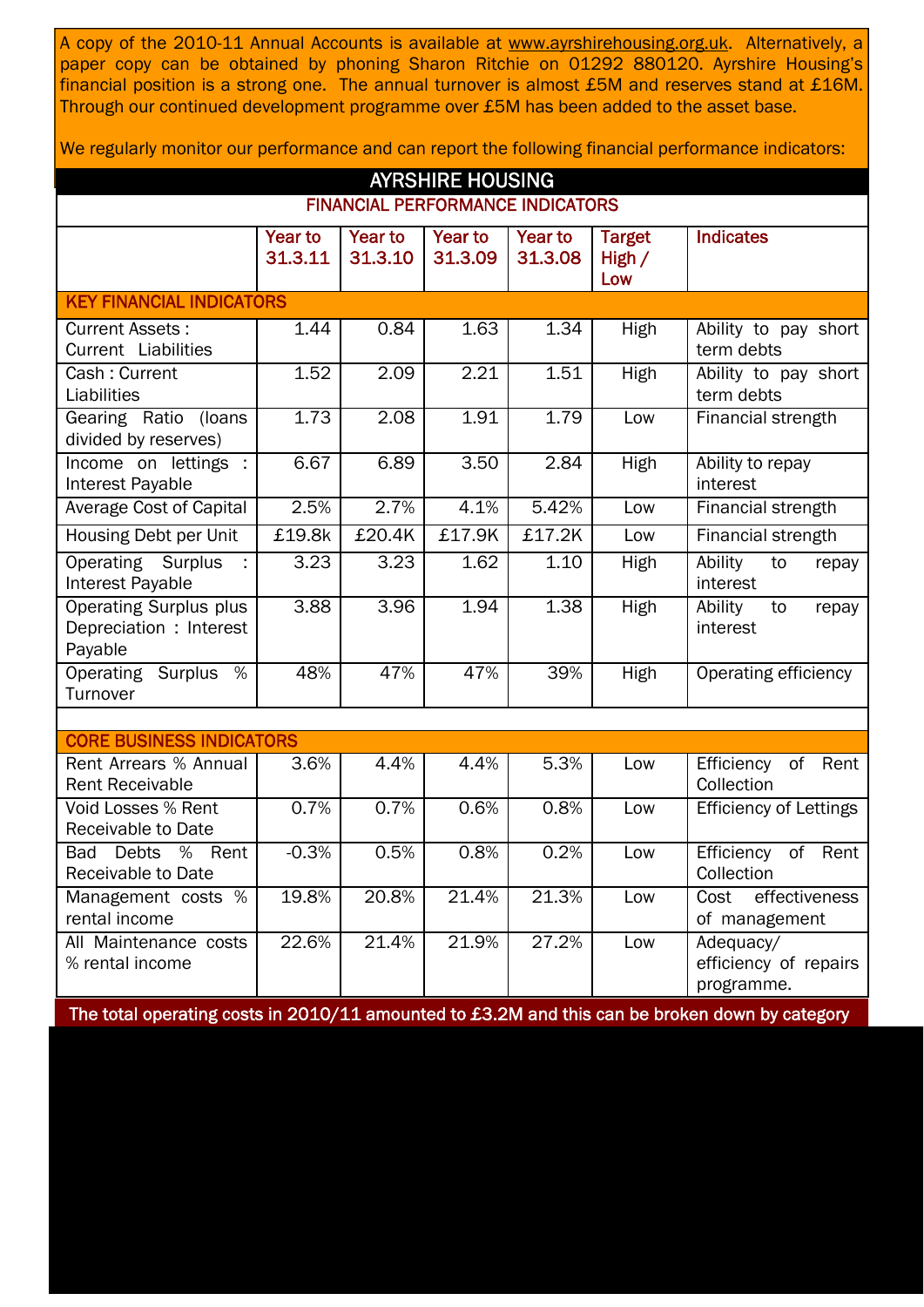## AYRSHIRE HOUSING APPOINTS NEW CONTRACTOR

Following a competitive tendering process we have entered into a new contract for delivering our reactive repairs service. Our main contractor is now JD Thomson & Son Property Care Ltd. We are hoping this new partnership will be beneficial for our tenants and deliver improvements in quality of service and value for money.



### REPAIRS AND MAINTENANCE

We carried out approximately 4,400 repairs during the past year with over 93% completed within our target response times. The level of tenant satisfaction with this service was very high with over 90% satisfied with the way their request was dealt with.

We also ensured that our statutory responsibilities to service gas installations were honoured in 100% of our properties which have gas appliances and flues.

Later this year we will be tendering for our gas servicing contract which we hope will provide for continued high levels of quality and tenant satisfaction.

| <b>Category of Repair</b> | Percentage completed<br>within target |
|---------------------------|---------------------------------------|
| <b>Emergency</b>          | 94.14%                                |
| Non-emergency             | 93.14%                                |

Average completion time for non-emergency repairs — 5 working days



## PLANNED MAINTENANCE

We have in place a fully funded investment plan which is reviewed each year. This gives us the framework to ensure that our housing stock is adequately maintained and improved for the next 30 years.

During the past year we have carried out external painter works at the following locations; Girvan, Troon, Whitefaulds Maybole, Moorpark Prestwick, Victory Crescent Dailly, Chalmers Road Ayr.

We have also carried out a programme of window and door replacements in Forehill, Ayr, window replacements in The Sandgate, Ayr and door replacements in Belmont, Ayr.

This past year we have also started to renew smoke detectors in our properties and this programme will continue to ensure that these are replaced at recommended intervals throughout our stock. In the past year we renewed the detectors at the following locations along with a number of other properties where the units were replaced due to the original units failing. Fulshaw Place Ayr, Fernbank Court Prestwick, Victory Crescent Dailly.

These ongoing investments will help ensure that our tenants are provided with accommodation which is maintained and repaired to a high standard and also helps fulfil our obligations to ensure our housing stock meets the Scottish Housing Quality Standard.

We can supply this document in a print size to suit. It is also available in Braille, audio and other formats, and in other languages. Our website also has several accessibility features which you may find useful.